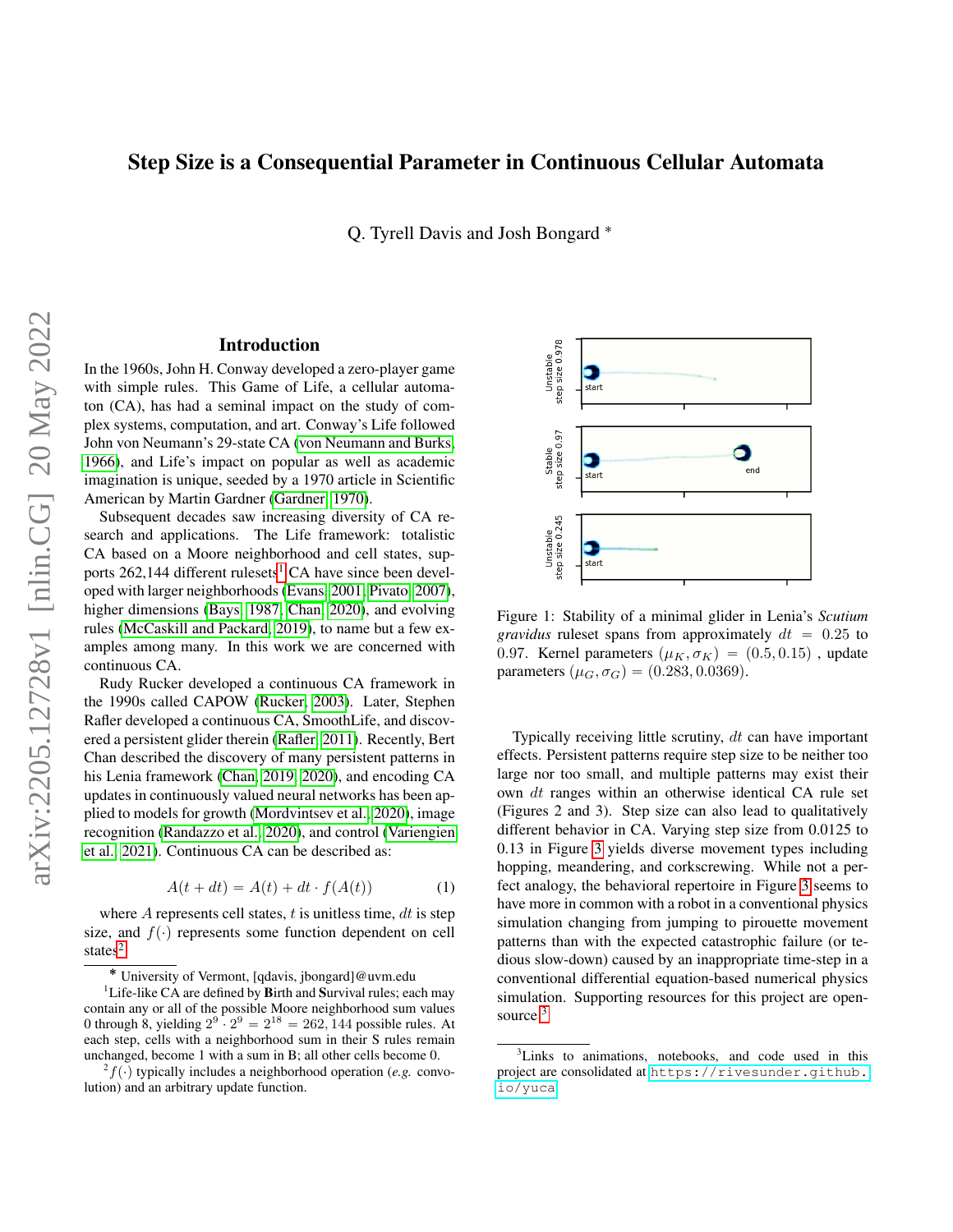

<span id="page-1-1"></span>Figure 2: This wide glider pattern is pseudostable around  $dt = 0.1$ , but tends to change size and shape (sometimes with explosive growth) at higher  $dt$ , and to disappear at lower dt. Kernel parameters  $(\mu_K, \sigma_K) = (0.5, 0.15)$ , update parameters  $(\mu_G, \sigma_G) = (0.283, 0.0369)$ .

#### Pattern stability and step size

An intuitive consequence of poor step size choice is that patterns become unstable when the step size is too large, but this also occurs when step size is too small. This defies the expectation that in simulations of physical system we typically expect greater accuracy as the step size approaches zero. What would be considered systematic error in simulating billiard ball trajectories is essential for self-organization by some CA patterns.

A minimal glider *Scutium gravidus* in the Lenia framework, cousin to the SmoothLife glider [\(Rafler, 2011\)](#page-2-8), is stable between approximately  $dt = 0.245$  to 0.978, smaller or larger step sizes lead to the glider vanishing. Sample trajectories at both extremes are shown in Figure [1.](#page-0-3)

Another pattern operating under the same neighborhood and update rules, a wide glider, is most stable at much lower step sizes around 0.1. Larger or smaller step sizes yield unconstrained growth or a vanishing pattern, respectively (Figure [2\)](#page-1-1). A step size of 0.1 is pseudo-stable for this pattern, but is sensitive to initial conditions (including grid dimensions, pattern placement, and floating point precision) and can eventually  $(\sim 1000s$  of steps) become unstable.

## Pattern behavior and step size

In addition to pattern instability, step size can lead to qualitatively different behavior. Figure [3](#page-1-0) demonstrates behavioral diversity solely by changing step size. At the "natural" step size of 0.1, it moves in a "hopping" motion. Relatively large



<span id="page-1-0"></span>Figure 3: Identical starting conditions, here a mobile "frog" pattern, follow different trajectories with qualitatively different behavior under CA rules differing only in step size  $dt$ . Note the CA grid represents the surface of a torus: trajectories reaching one edge of the grid reappear at the opposite edge.

step sizes ( $\approx 0.13$ ) bring the pattern to the edge of stability, with occasional explosive growth (responsible for a sharp turn in trajectory), and also occasional larger, surging hops. At step size 0.025 the pattern travels in a meandering trajectory and a step size of 0.0125 leads to corkscrew trajectories and a spiky morphology. The CA in Figure [3](#page-1-0) uses the Glaberish CA framework [\(Davis and Bongard, 2022\)](#page-2-13), splitting the update function into persistence and genesis functions dependent on cell state, with a neighborhood kernel of mixed Gaussians with parameters  $(\mu_K, \sigma_K)$  =  $[(0.0938, 0.033), (0.2814, 0.033), (0.469, 0.033)]$  with weights  $[0.5, 1.0, 0.667]$ , a Gaussian genesis function  $(\mu_q, \sigma_q)$  =  $(0.0621, 0.0088)$ , and persistence function  $(\mu_p, \sigma_p) = (0.2151, 0.0369).$ 

#### **Conclusions**

This work demonstrates that step size is a consequential parameter in continuous CA, affecting pattern stability and qualitative behavior. This is in marked contrast to remarks in [\(Chan, 2019\)](#page-2-9), which, noting the resemblance of the Lenia update to Euler's method, suggested that decreasing step size asymptotically approaches the ideal simulation of a Lenia pattern, *Orbium*. This work demonstrates that for several patterns a lower step size does not entail a more accurate simulation, but different behavior or potential patterns entirely. Therefore, step size should be considered for optimization and learning with CA, *e.g.* to develop patterns with agency to avoid obstacles [\(Hamon et al., 2022\)](#page-2-14) or for training neural CA such as in[\(Mordvintsev et al., 2020;](#page-2-10) [Randazzo](#page-2-11) [et al., 2020;](#page-2-11) [Variengien et al., 2021\)](#page-2-12).